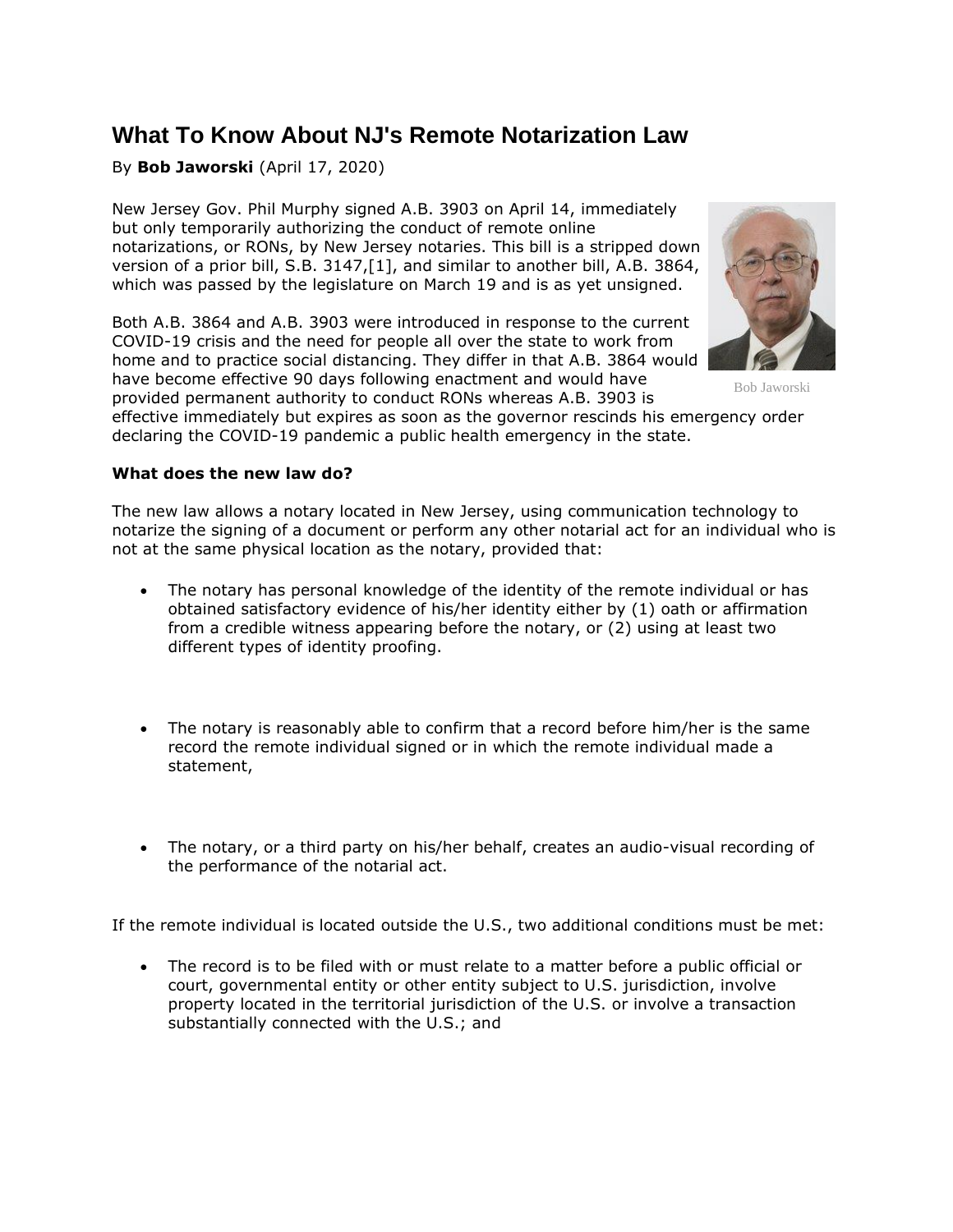• The act of making the statement or signing the record must not be prohibited by the foreign state in which the remote individual is located.

## **Are there any other requirements?**

Yes. The required notarial acknowledgment or seal must indicate that the notarial act was performed using communication technology, and the notary, or a third party on his/her behalf, must retain that recording for at least 10 years.

### **What is communication technology?**

Communication technology is defined to mean an electronic device or process that allows a notary and a remote individual to communicate with each other in real time by sight and sound. Picture a notary and a remote individual, each sitting in front of a computer screen in their respective locations, seeing and talking to each other using the computers' audio and visual capabilities.

When necessary and consistent with other applicable law, an acceptable communication technology must also facilitate communication with a remote individual who has a vision, hearing or speech impairment.

## **What is identity proofing?**

Identity proofing is a process or service by which a third party provides a notary with a means to verify the identity of a remote individual by a review of personal information from public or private data sources.

The most common identity proofing process is known as knowledge-based authentication, or KBA, by which remote individuals are required to provide some basic personal information about themselves (e.g., name, address and date of birth) and must then correctly answer, typically, at least four of five dynamic questions, which are generated in real time from the data records corresponding to the personal information provided, and to do so within a short period of time, for example, two minutes, short enough to make it nearly impossible for the remote individual to research the answers.

### **Can RONs be used to notarize any record?**

No. Records governed by the Uniform Commercial Code (with certain exceptions) — or by a statute, regulation or other rule of law governing adoption, divorce or other matters of family law  $-$  are excluded.

### **What steps must New Jersey notaries undertake before they may conduct RONs?**

Before notaries may conduct their first RON, they must notify the state treasurer of their intention to do so and identify the communication technologies they intend to use. In addition, if the state treasurer has established standards for acceptable communication technologies or identity proofing, the communication technologies and identity proofing that the notaries identify must conform to those standards.

## **Are regulations required to be adopted by the state treasurer before New Jersey notaries may begin conducting RONs?**